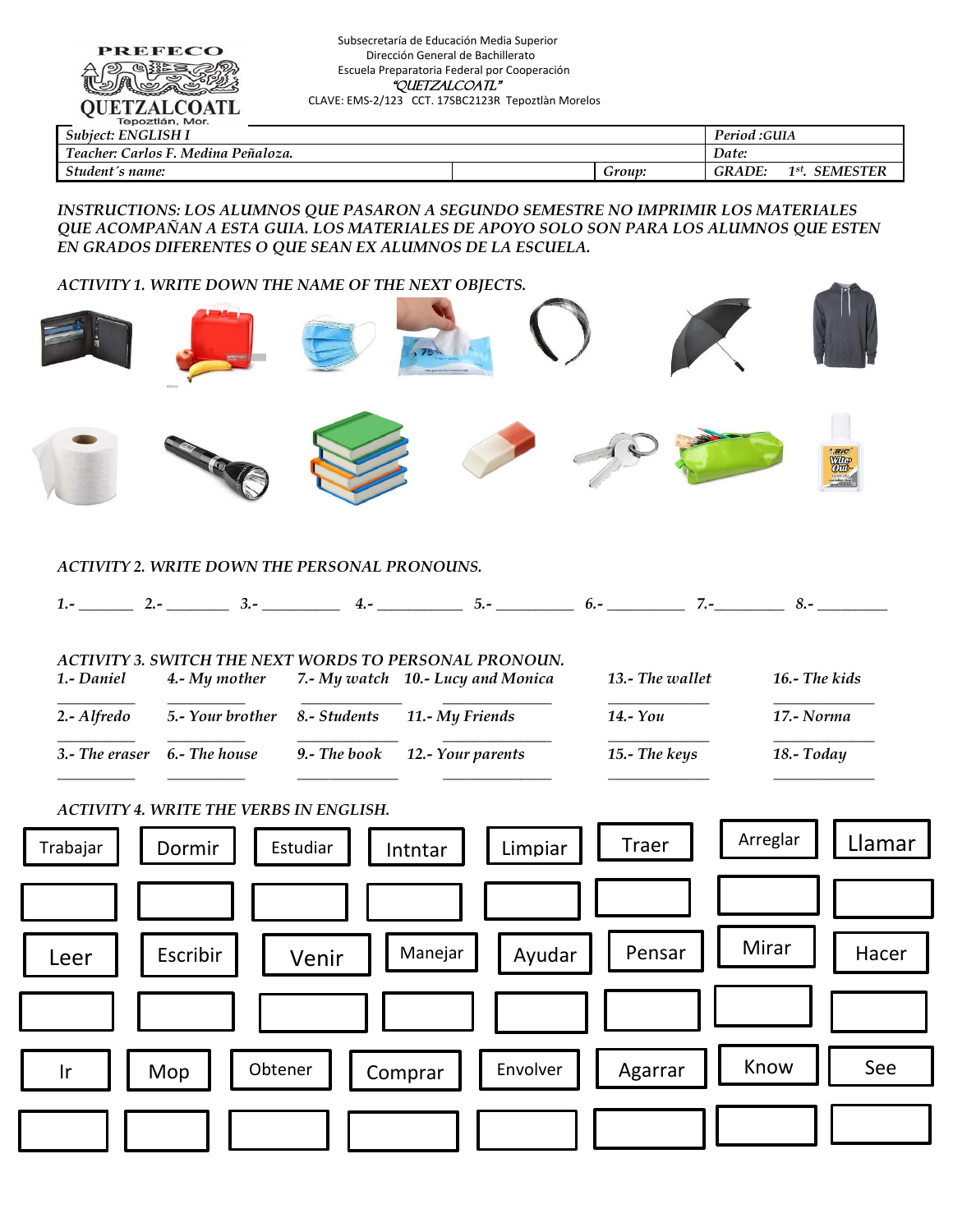#### *ACTIVITY 5.- WRITE DOWN IN ENGLISH THE NEXT EXPRESSIONS. 1-.- Tengo una pregunta 6.- Yo quiero intentarlo 11.- Pienso que lo sé 16.- Tengo que escribir \_\_\_\_\_\_\_\_\_\_\_\_\_\_\_\_\_\_\_\_\_\_\_\_. \_\_\_\_\_\_\_\_\_\_\_\_\_\_\_\_\_\_\_\_\_\_\_\_. \_\_\_\_\_\_\_\_\_\_\_\_\_\_\_\_\_\_\_\_\_\_\_\_. \_\_\_\_\_\_\_\_\_\_\_\_\_\_\_\_\_\_\_\_\_\_ 2.- ¿Cómo se dice\_\_\_\_? 7.- Yo quiero saber 12.- ¿Tengo que leer? 17.- Yo quiero ayudar \_\_\_\_\_\_\_\_\_\_\_\_\_\_\_\_\_\_\_\_\_\_\_\_. \_\_\_\_\_\_\_\_\_\_\_\_\_\_\_\_\_\_\_\_\_\_\_\_. \_\_\_\_\_\_\_\_\_\_\_\_\_\_\_\_\_\_\_\_\_\_\_\_. \_\_\_\_\_\_\_\_\_\_\_\_\_\_\_\_\_\_\_\_\_\_ 3.- Yo lo sé 8.- Quiero participar 13.- Quiere decir… 18.- Entiendo un poco \_\_\_\_\_\_\_\_\_\_\_\_\_\_\_\_\_\_\_\_\_\_\_\_. \_\_\_\_\_\_\_\_\_\_\_\_\_\_\_\_\_\_\_\_\_\_\_\_. \_\_\_\_\_\_\_\_\_\_\_\_\_\_\_\_\_\_\_\_\_\_\_\_. \_\_\_\_\_\_\_\_\_\_\_\_\_\_\_\_\_\_\_\_\_\_ 4.- Yo no lo sé 9.- Yo pienso 14.- Intercambien libretas 19.- Yo hablo español \_\_\_\_\_\_\_\_\_\_\_\_\_\_\_\_\_\_\_\_\_\_\_\_. \_\_\_\_\_\_\_\_\_\_\_\_\_\_\_\_\_\_\_\_\_\_\_\_. \_\_\_\_\_\_\_\_\_\_\_\_\_\_\_\_\_\_\_\_\_\_\_\_. \_\_\_\_\_\_\_\_\_\_\_\_\_\_\_\_\_\_\_\_\_\_ 5.- ¿Puedo intentarlo? 10.- Yo tengo 15.- Por ejemplo 20.- Vengo de México. \_\_\_\_\_\_\_\_\_\_\_\_\_\_\_\_\_\_\_\_\_\_\_\_. \_\_\_\_\_\_\_\_\_\_\_\_\_\_\_\_\_\_\_\_\_\_\_\_. \_\_\_\_\_\_\_\_\_\_\_\_\_\_\_\_\_\_\_\_\_\_\_\_. \_\_\_\_\_\_\_\_\_\_\_\_\_\_\_\_\_\_\_\_\_\_*

**ACTIVITY 6.** COMPLETE THE NEXT SENTENCES USING THE VERBS GIVEN.speak has begins want thinks like say switch can become speaks have carry studies stands for

*1.- I never \_\_\_\_\_\_\_\_\_\_\_\_\_ English in class. 6.- We \_\_\_\_\_\_\_\_\_\_ Mexican food 11.- Sara \_\_\_\_\_\_\_\_\_ Spanish 2.- She \_\_\_\_\_\_\_\_\_\_\_\_\_\_ two siblings 7.- How do you \_\_\_\_\_\_\_\_\_\_ "carro"? 12.- I \_\_\_\_\_\_\_\_\_\_ a question 3.- This word \_\_\_\_\_\_\_\_\_\_ with consonant. 8.- \_\_\_\_\_\_ the sentences to question 13.- We never \_\_\_\_\_\_ money 4.- I \_\_\_\_\_\_\_\_\_\_\_\_\_\_\_\_ to try. 9.- \_\_\_\_\_\_\_\_\_ I have your pencil? 14.- Tom \_\_\_\_\_\_ for his exam 5.- She \_\_\_\_\_\_\_\_\_\_ that English is difficult 10.- I want to \_\_\_\_\_\_\_\_\_\_\_\_ a doctor 15.- "It" \_\_\_\_\_\_\_\_\_\_ "esto"*

### *ACTIVITY 7. SWITCH THE NEXT SENTENCES TO QUESTION.*

*4.- Your sisters speak English and French 9.- We have to answer these questions*

*1.- I like to participate in class. 6.- You can read the instructions.*

*\_\_\_\_\_\_\_\_\_\_\_\_\_\_\_\_\_\_\_\_\_\_\_\_\_\_\_\_\_\_\_\_\_\_\_\_\_\_\_\_\_\_\_\_. \_\_\_\_\_\_\_\_\_\_\_\_\_\_\_\_\_\_\_\_\_\_\_\_\_\_\_\_\_\_\_\_\_\_\_\_\_\_\_\_\_\_\_\_. 2.- You have to write down your name 7.- Monica has to write down her name \_\_\_\_\_\_\_\_\_\_\_\_\_\_\_\_\_\_\_\_\_\_\_\_\_\_\_\_\_\_\_\_\_\_\_\_\_\_\_\_\_\_\_\_. \_\_\_\_\_\_\_\_\_\_\_\_\_\_\_\_\_\_\_\_\_\_\_\_\_\_\_\_\_\_\_\_\_\_\_\_\_\_\_\_\_\_\_\_. 3.- You want to study Medicine. 8.- I have to switch the sentences to question \_\_\_\_\_\_\_\_\_\_\_\_\_\_\_\_\_\_\_\_\_\_\_\_\_\_\_\_\_\_\_\_\_\_\_\_\_\_\_\_\_\_\_\_. \_\_\_\_\_\_\_\_\_\_\_\_\_\_\_\_\_\_\_\_\_\_\_\_\_\_\_\_\_\_\_\_\_\_\_\_\_\_\_\_\_\_\_\_.*

*5.- He wants to participate 10.- You like to speak English*

## *ACTIVITY 8. SWITCH THE NEXT SENTENCES TO PRESENT PROGRESSIVE.*

| $1 - I$ work.        | 6.- My mother cleans   | 11.- He helps Marie       | 16.- We look for |  |  |
|----------------------|------------------------|---------------------------|------------------|--|--|
| 2.- I study English  | 7.- Steven sleeps      | 12.- She listens to music | 17.- It rains    |  |  |
| 3.- Victor works out | 8.- My brother washes  | 13.- We do homework       | $18.-I$ clean    |  |  |
| 4.- Sofia cooks      | 9.- Laura eats pasta   | $14.- I$ drive            | 19.- She call    |  |  |
| 5.- My father runs   | 10.- Her sisters reads | 15.- I live in Mexico     | 20.-Lucy mops    |  |  |
|                      |                        |                           |                  |  |  |

*\_\_\_\_\_\_\_\_\_\_\_\_\_\_\_\_\_\_\_\_\_\_\_\_\_\_\_\_\_\_\_\_\_\_\_\_\_\_\_\_\_\_\_\_. \_\_\_\_\_\_\_\_\_\_\_\_\_\_\_\_\_\_\_\_\_\_\_\_\_\_\_\_\_\_\_\_\_\_\_\_\_\_\_\_\_\_\_\_.*

*\_\_\_\_\_\_\_\_\_\_\_\_\_\_\_\_\_\_\_\_\_\_\_\_\_\_\_\_\_\_\_\_\_\_\_\_\_\_\_\_\_\_\_\_. \_\_\_\_\_\_\_\_\_\_\_\_\_\_\_\_\_\_\_\_\_\_\_\_\_\_\_\_\_\_\_\_\_\_\_\_\_\_\_\_\_\_\_\_.*

# *ACTIVITY 9. WRITE DOWN: A / AN ACCORDING TO THE WORDS.*

### *SOME EXAMPLES DON´T NEED A / AN*

| $1. -$ | White-out |                   | cap    | 13.-    | truck     |
|--------|-----------|-------------------|--------|---------|-----------|
| $2. -$ | watch     | $\mathcal{O}$ . – | eraser | 14.-    | headband  |
| $3. -$ | bottle of | <u>y.-</u>        | glue   | $15.-$  | sharpener |
| 4.-    | glasses   | $10.-$            | apple  | $16. -$ | computer  |
| $5. -$ | back-pack | 11.-              | keu    |         | engineer  |
| $6. -$ | pencils   | 12.-              | books  | 18.-    | box       |